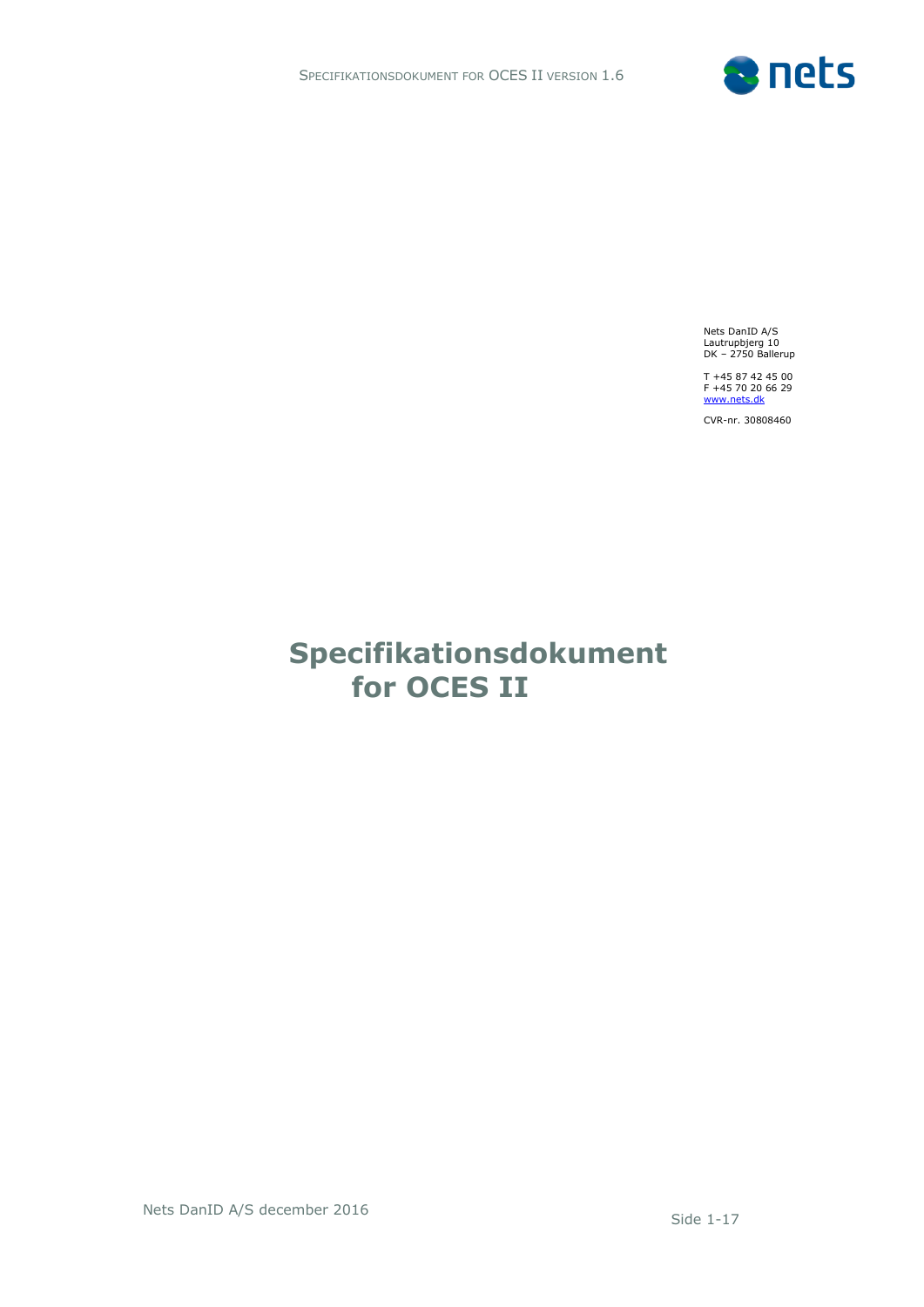

# **Versionsfortegnelse**

| 3. juni 2014                    | Version 1.5 | PHJER |
|---------------------------------|-------------|-------|
| 12. december 2016   Version 1.6 |             | KMAIB |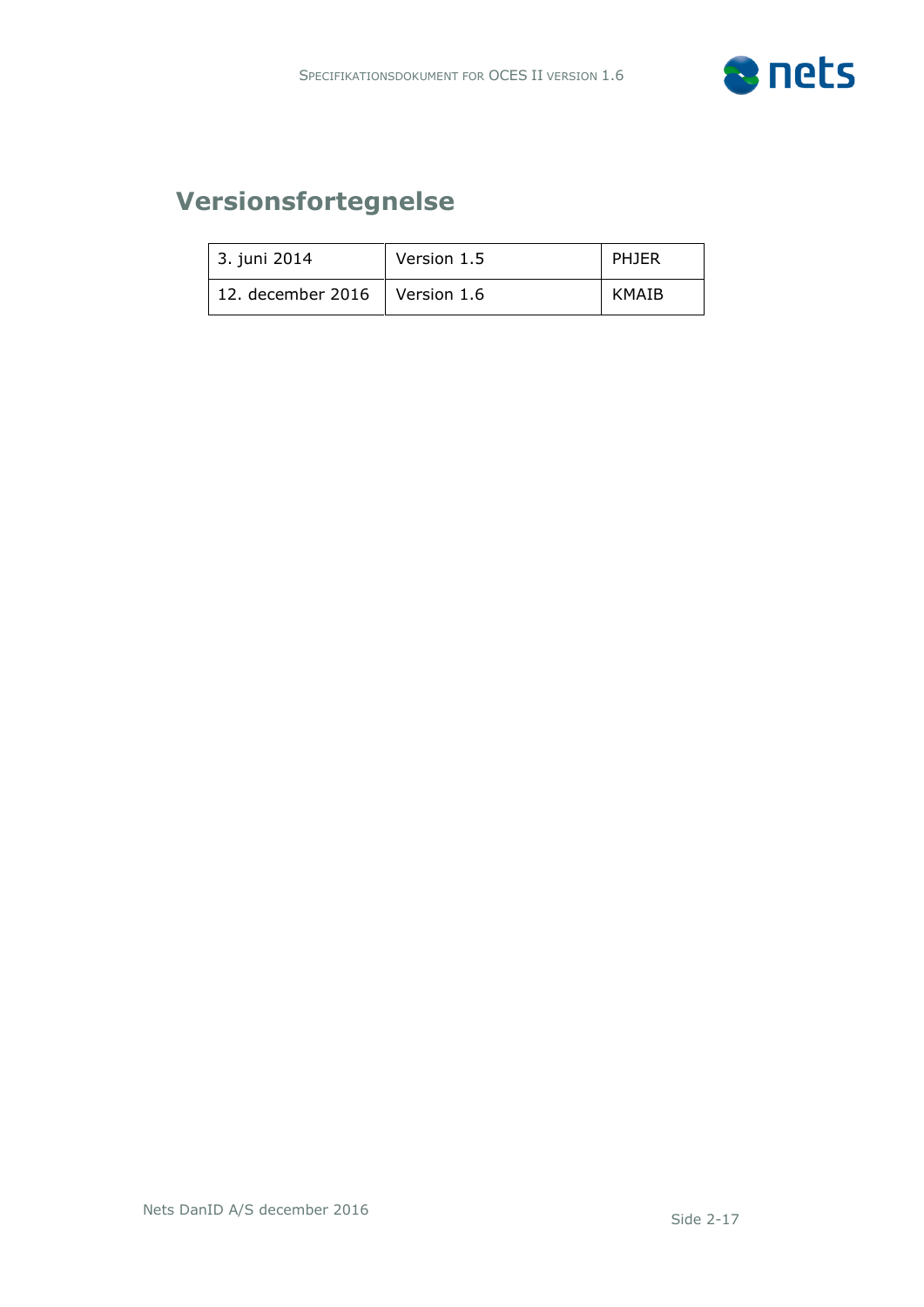

# **Indholdsfortegnelse**

| $1 \quad \blacksquare$ |  |
|------------------------|--|
| 2                      |  |
| 3                      |  |
| $\overline{4}$         |  |
| 5                      |  |
| 6                      |  |
| $\overline{7}$         |  |
| 8                      |  |
| 9                      |  |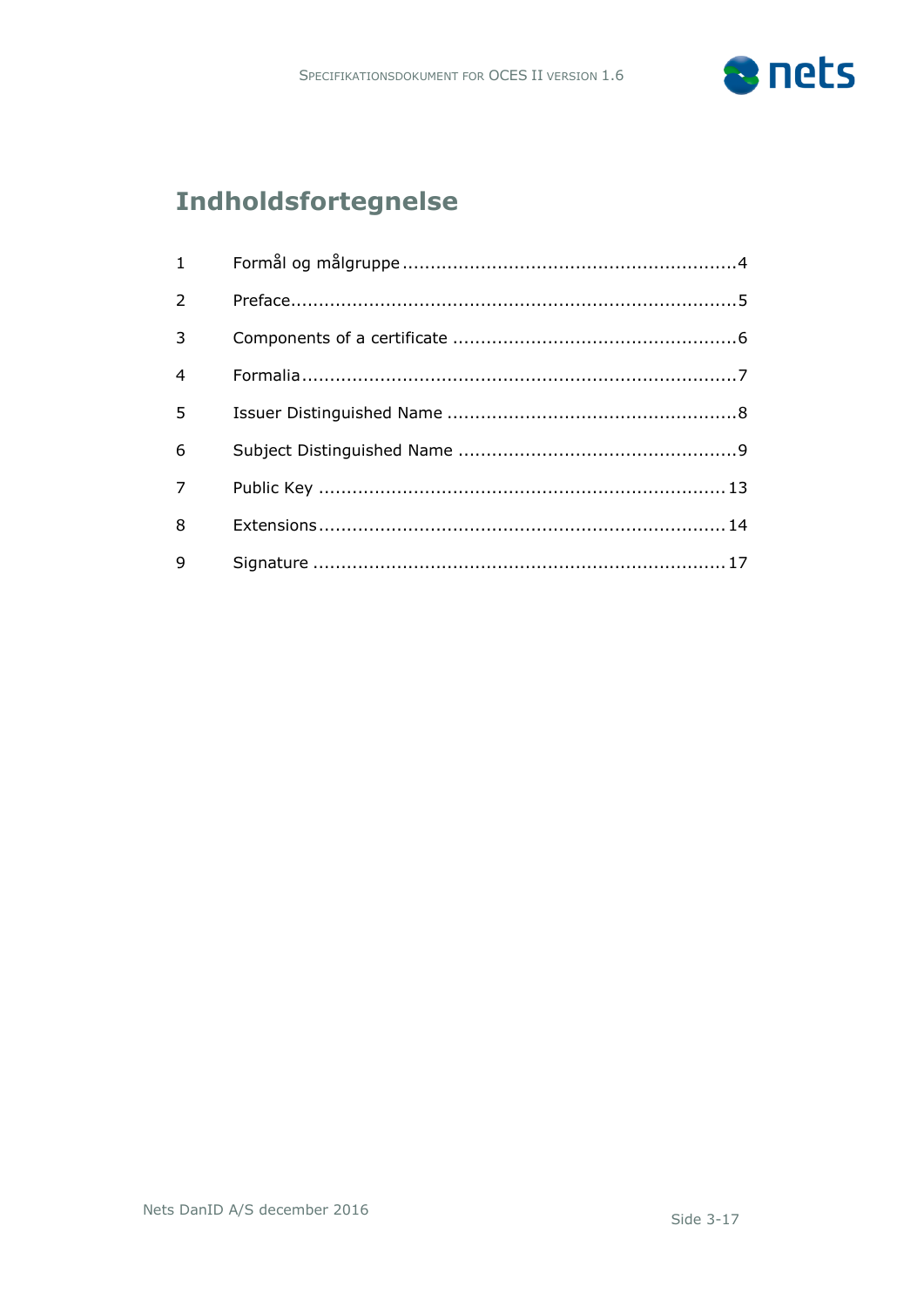

# <span id="page-3-0"></span>**1 Formål og målgruppe**

Dette dokument er en del af NemID tjenesteudbyderpakken.



Dokument beskriver OCES II, som benyttes i NemID. Dokumentet er relevant for tjenesteudbyderen, hvis Nets DanIDs Sikkerhedspakke ikke indeholder den ønskede funktionalitet på dette område.



Dokumentet henvender sig til de personer hos tjenesteudbydere, der er ansvarlige for implementeringen af NemID. Bemærk at dokumentet fra Afsnit 2 og frem er på engelsk.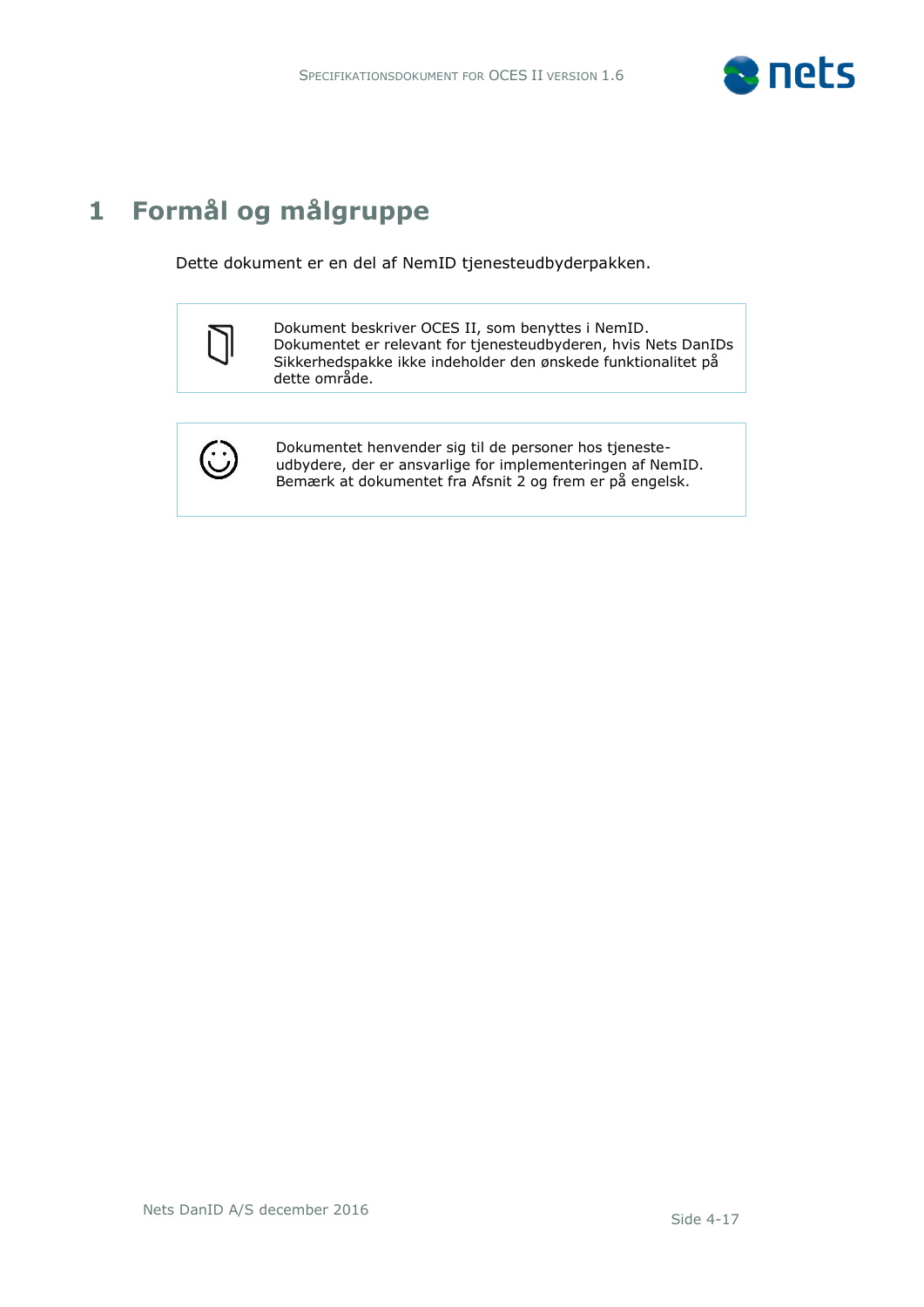

## <span id="page-4-0"></span>**2 Preface**

This document details the contents of OCES II certificates issued by Nets DanID. This includes content specifics for the different types of certificates namely Personal, Employee, Company and Functional certificates defined in the OCES certificate policy.

Some of the content is regulated by the X.509v3 standard or the respective certificate policy, and the reader should consult these documents for further details.

It is assumed that the reader has adequate knowledge of the X.509 technology.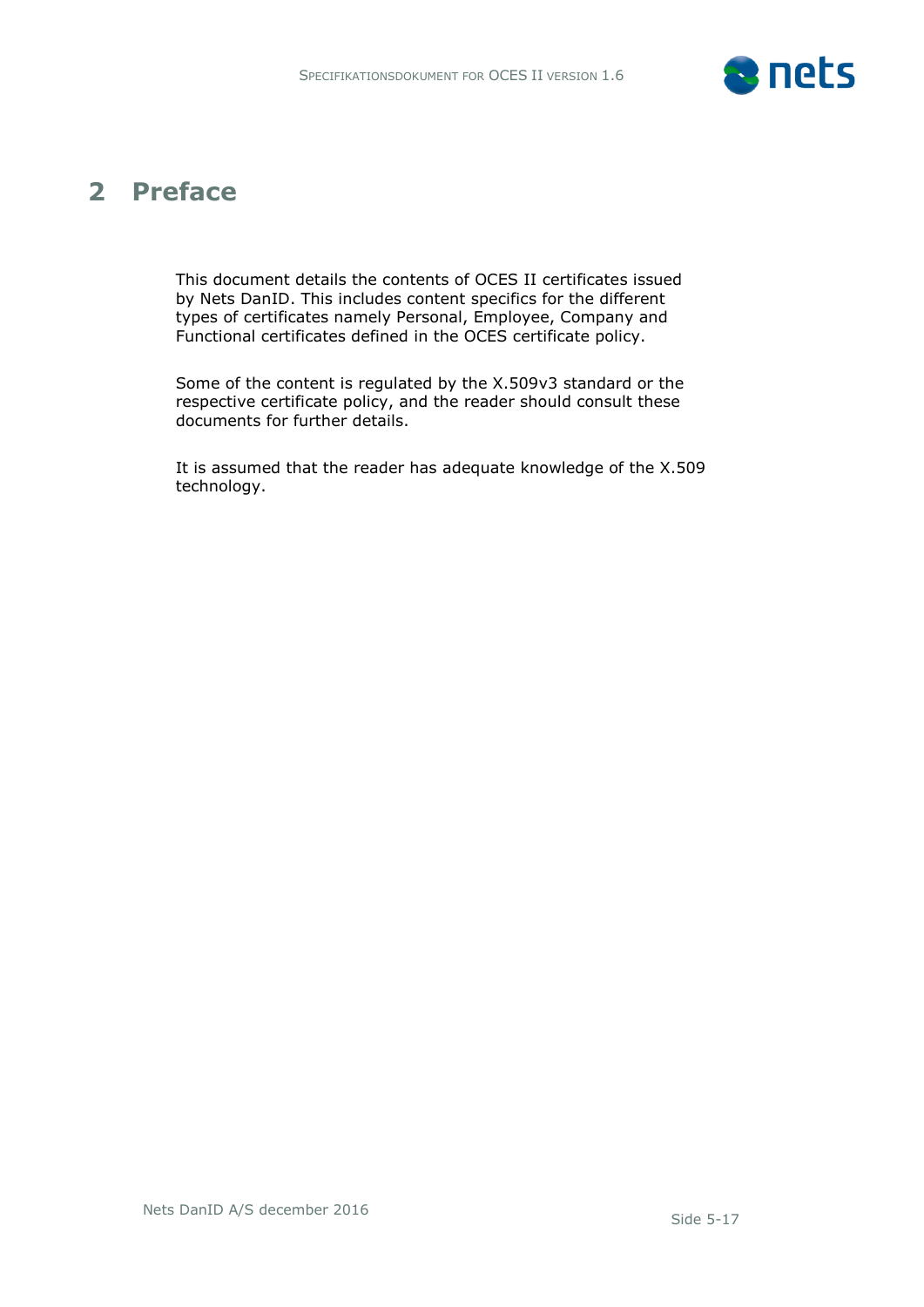

### <span id="page-5-0"></span>**3 Components of a certificate**

 $\sim$ 

The contents of a certificate can be divided into the following components:

| <b>Field</b>      | <b>Value/Description</b>                                                                                                                                                                                              |
|-------------------|-----------------------------------------------------------------------------------------------------------------------------------------------------------------------------------------------------------------------|
| Formalia          | 509 version, Certificate Serial Number,<br>Validity period                                                                                                                                                            |
| Issuer            | DN of issuer                                                                                                                                                                                                          |
| Subject           | DN of subject                                                                                                                                                                                                         |
| Public Key        | The subjects public Key                                                                                                                                                                                               |
| <b>Extensions</b> | Subject Alternative Name, Key Usage,<br>Certificate Policy, CRL Distribution Point,<br>Basic Constraints, Authority Information<br>Access, Private Key Usage Period, Issuer<br>Key Identifier, Subject Key Identifier |
| Signature         | The CA's signature confirming the<br>correspondence between the identity of<br>the subscriber and the key pair                                                                                                        |

Formalia, Issuer DN, Subject DN and the extensions will be described in detail.



Note that in the following, the ASN1 encoding types are given in parenthesis where applicable.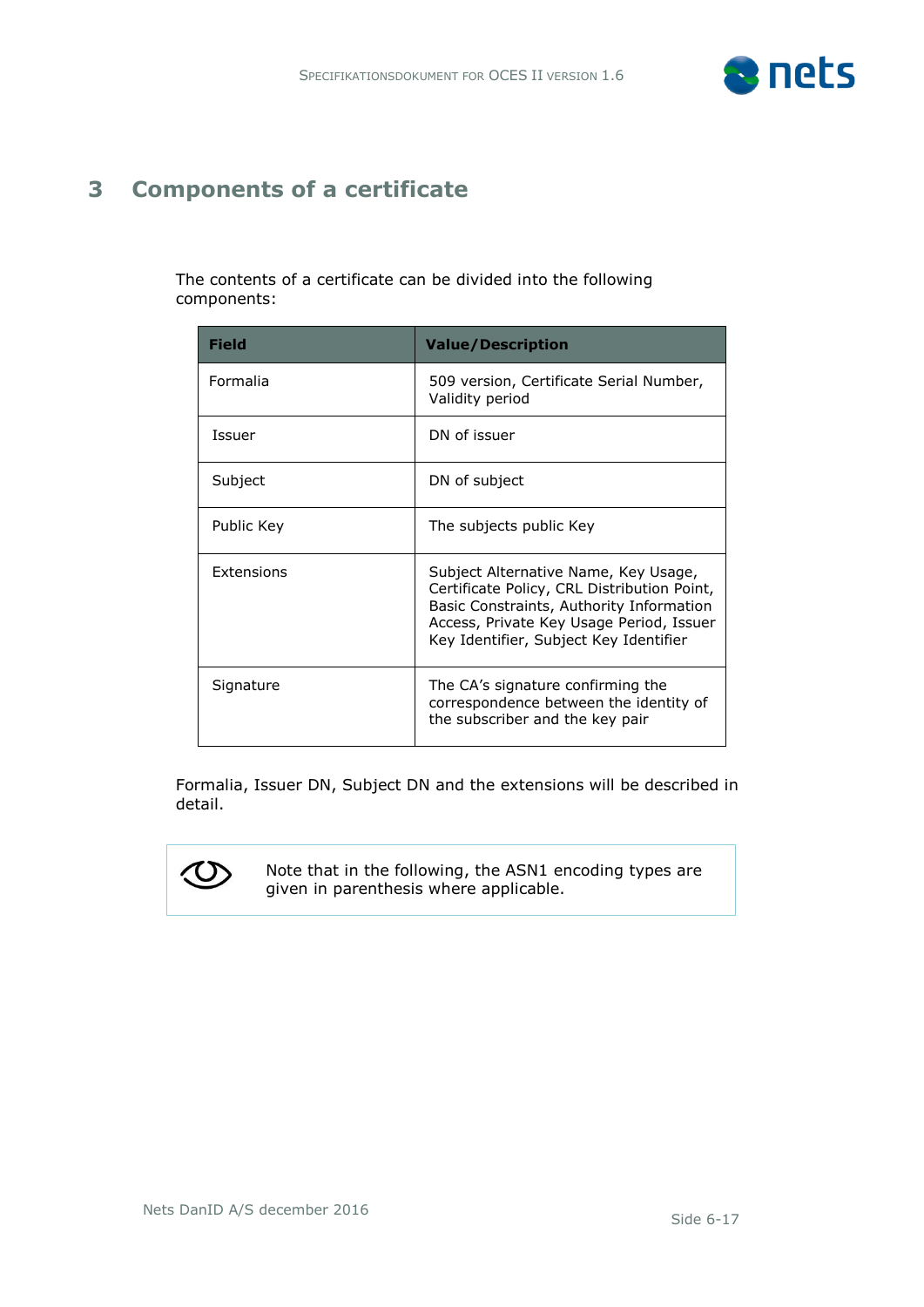

#### <span id="page-6-0"></span>**4 Formalia**

**Formalia** are characterized by the following details:

| <b>Field</b>           | <b>Value/Description</b>                                                                     |
|------------------------|----------------------------------------------------------------------------------------------|
| X.509 Version          | 3 (Integer)                                                                                  |
|                        | Note that the actual integer value is 2<br>according to the X.509 standard                   |
| Serial Number          | Serial number of the issued certificate<br>(Integer)                                         |
|                        | Note that this number should not be<br>mistaken for the Subject serialNumber.                |
| <b>Validity Period</b> | The notBefore and notAfter fields<br>specifying the validity of the certificate<br>(UTCTime) |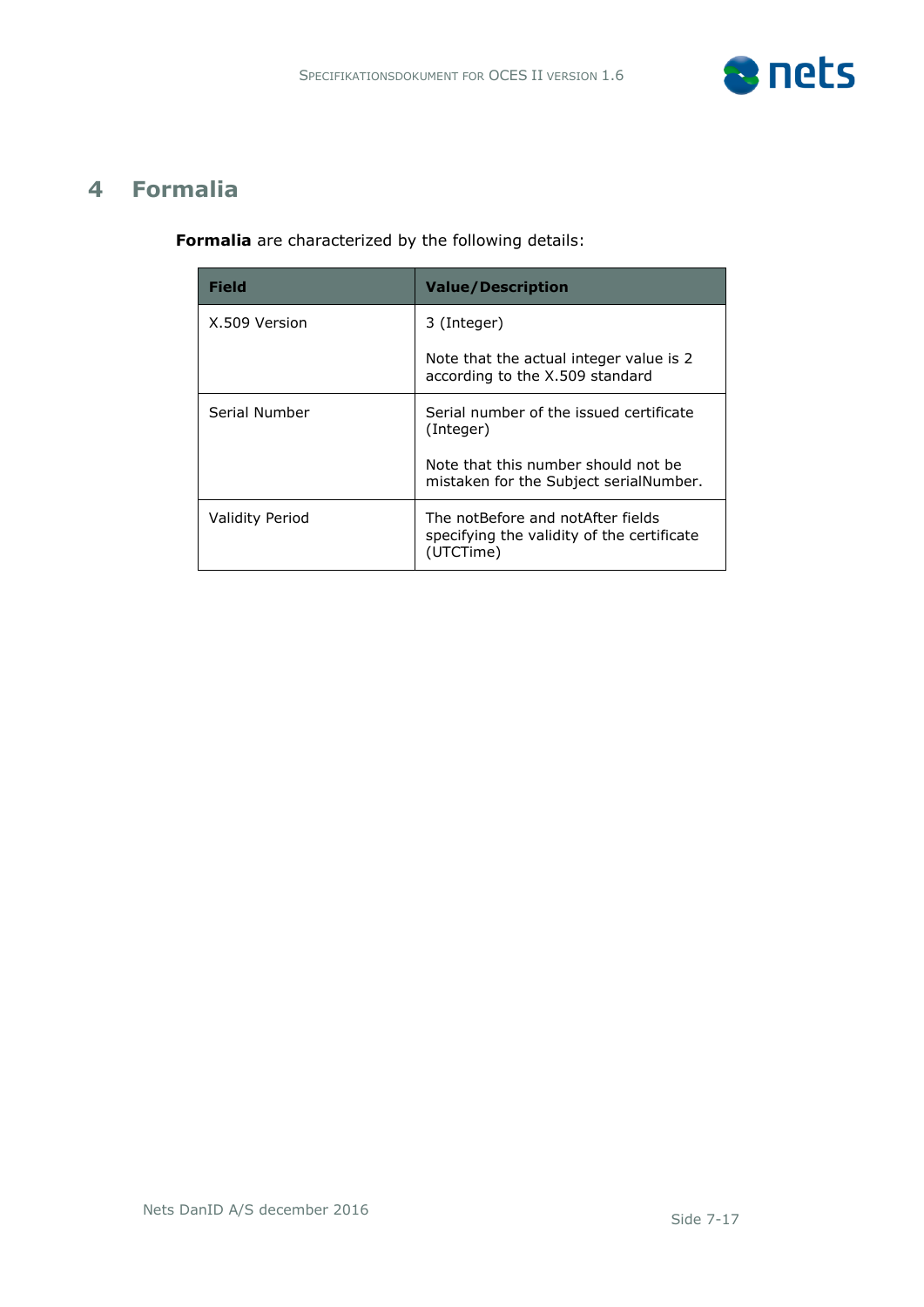

#### <span id="page-7-0"></span>**5 Issuer Distinguished Name**

Nets DanID has several CA issuing OCES II certificates. Note that Nets DanID is using the officially registered alternative name 'Trust2408' in the certificates.

The content of the **Issuer DN** are characterized by the following details:

| <b>Field</b> | <b>Value/Description</b>         |
|--------------|----------------------------------|
| Country      | DK (PrintableString)             |
| Organisation | TRUST2408 (UTF8String)           |
| Common Name  | TRUST2408 OCES CA n (UTF8String) |

Where n is a number (represented by roman numerals) to distinguish between the different issuing CA. E.g. the fourth OCES issuing CA will be named:

"CN=TRUST2408 OCES CA IV, O=TRUST2408, C=DK"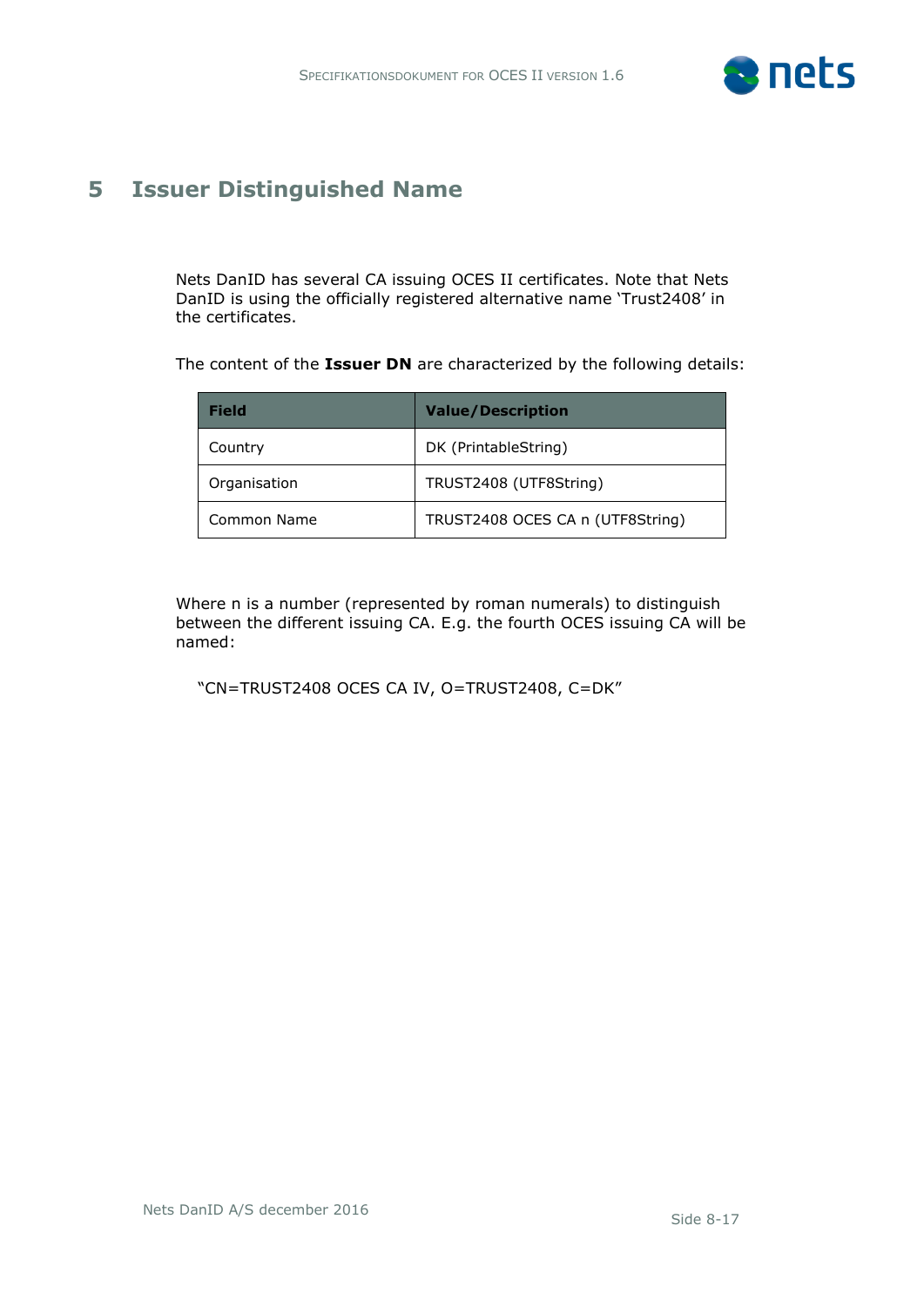

### <span id="page-8-0"></span>**6 Subject Distinguished Name**

#### *6.1 Personal certificates*

The contents of the **Subject** field are characterized by the following details:

| Field                | <b>Value/Description</b>                                                                                                                                                                                                                                                                                                                                |
|----------------------|---------------------------------------------------------------------------------------------------------------------------------------------------------------------------------------------------------------------------------------------------------------------------------------------------------------------------------------------------------|
| Country              | DK (PrintableString)                                                                                                                                                                                                                                                                                                                                    |
| Organisation         | Ingen organisatorisk tilknytning<br>(UTF8String)                                                                                                                                                                                                                                                                                                        |
| Common Name          | Common Name of user, <i>i.e.</i> Registered<br>Name or Pseudonym (UTF8String)                                                                                                                                                                                                                                                                           |
| Subject SerialNumber | The PID of the subscriber, e.g.<br>PID:9208-2002-2-123456789012<br>(PrintableString). The last component is<br>the serial number, while the start is CA<br>specific stuff. The serial number is at<br>present time 12 digits. The total PID<br>string can be considered unique. The<br>total Subject serialNumber however is<br>restricted to 64 chars. |

For young persons, who are between 15 and 18 years of age the subject DN also includes an **OU** field which is characterized by the following details:

| <b>Field</b>        | <b>Value/Description</b>                                                                          |
|---------------------|---------------------------------------------------------------------------------------------------|
| Organisational Unit | Ung mellem 15 og 18 - Kan som<br>udgangspunkt ikke lave juridisk bindende<br>aftaler (UTF8String) |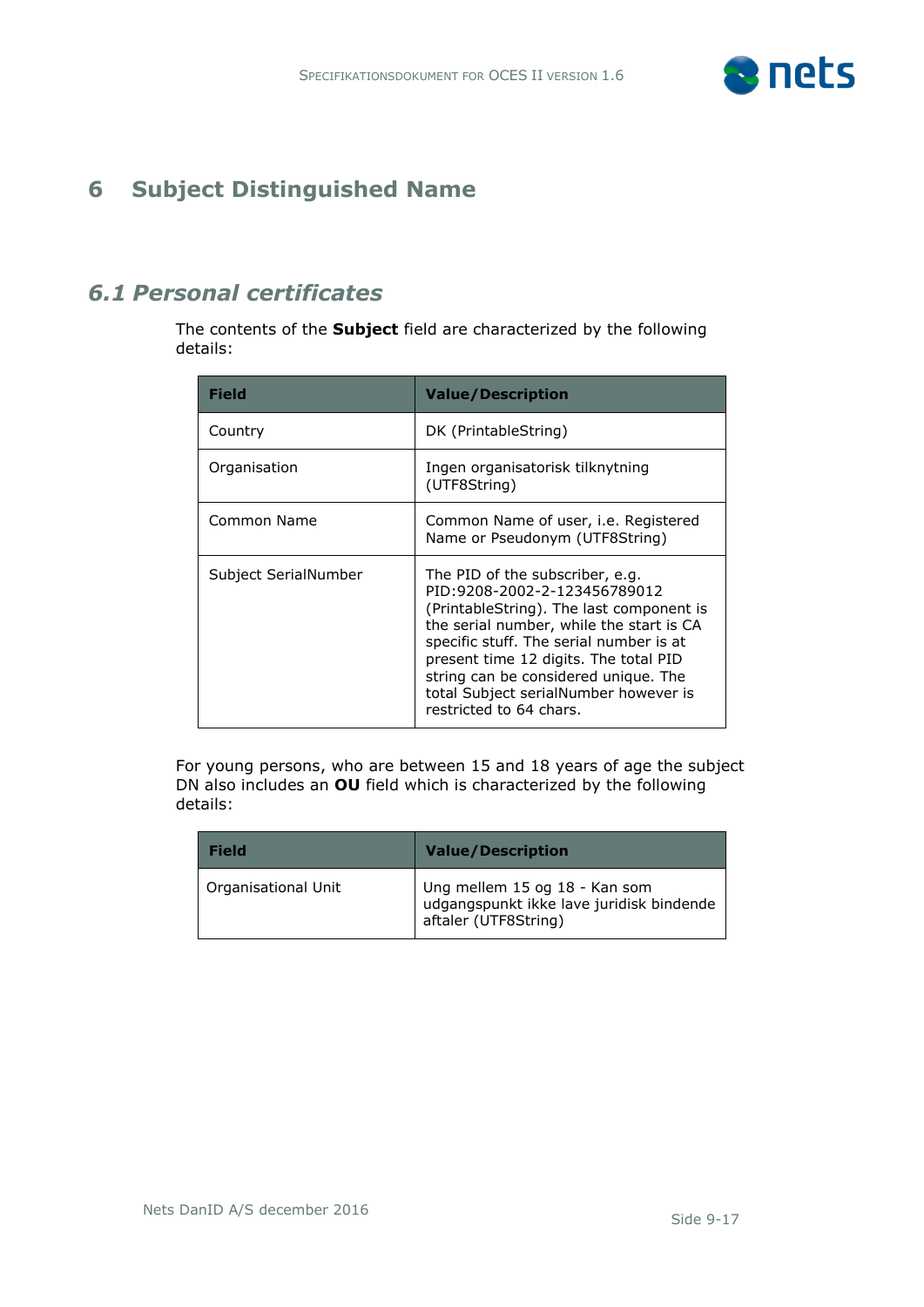

### *6.2 Employee certificates*

The contents of the **Subject** field are characterized by the following details:

| <b>Field</b>         | <b>Value/Description</b>                                                                                                                                                                                                                                                                                     |
|----------------------|--------------------------------------------------------------------------------------------------------------------------------------------------------------------------------------------------------------------------------------------------------------------------------------------------------------|
| Country              | DK (PrintableString)                                                                                                                                                                                                                                                                                         |
| Organisation         | Organisation name and CVR number<br>(UTF8String) in the form "OrgName //<br>CVR: xxxxxxxx" where the OrgName is<br>the registered name of the organization<br>and xxxxxxxx is the CVR number e.g.<br>"NETS DANID A/S // CVR: 30808460".<br>Note that long organisation names may<br>be truncated             |
| Organisation Unit    | Optional Organisation Unit Name fields.<br>Note that more than one field can be<br>present. (UTF8String) e.g. "Marketing"                                                                                                                                                                                    |
| Common Name          | Name of certificate holder which may<br>include the title e.g. "CEO John Doe"<br>(UTF8String)                                                                                                                                                                                                                |
| Subject SerialNumber | The CVR number of the organization<br>followed by the RID of the employee<br>(PrintableString) e.g. CVR:14773908-<br>RID:1234. The total string can be<br>considered unique. The total Subject<br>serial number is restricted to 64 chars.<br>Note that the RID may include other<br>characters than digits. |

#### *6.3 Company certificates*

The contents of the **Subject** field are characterized by the following details:

| <b>Field</b> | <b>Value/Description</b>                                                                                                                                   |
|--------------|------------------------------------------------------------------------------------------------------------------------------------------------------------|
| Country      | DK (PrintableString)                                                                                                                                       |
| Organisation | Organisation name and CVR number<br>(UTF8String) in the form "OrgName //<br>CVR: xxxxxxxx" where the OrgName is<br>the registered name of the organization |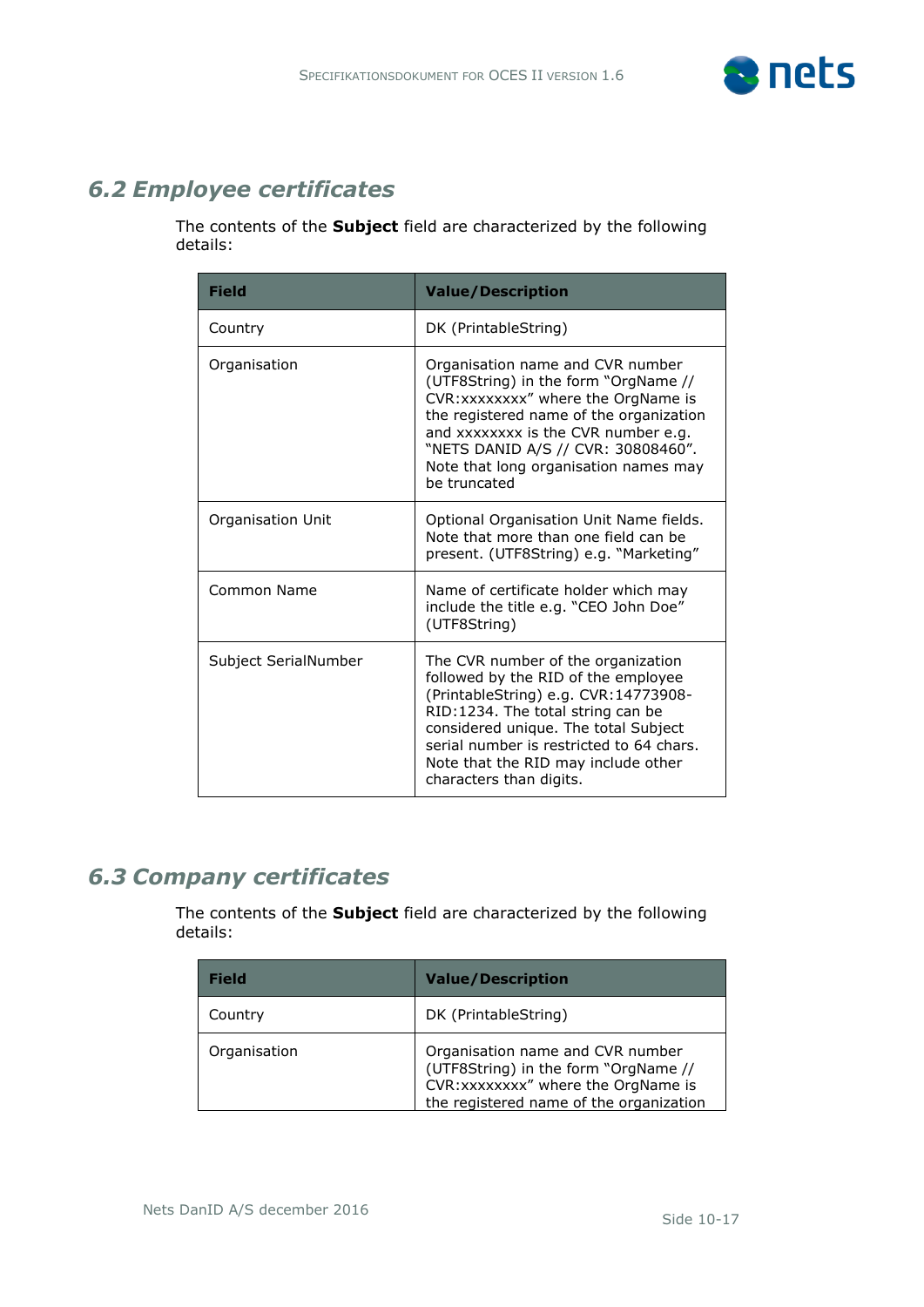

|                      | and xxxxxxxx is the CVR number e.g.<br>"NETS DANID A/S // CVR: 30808460".<br>Note that long organisation names may<br>be truncated                                                                                                                                                                                        |
|----------------------|---------------------------------------------------------------------------------------------------------------------------------------------------------------------------------------------------------------------------------------------------------------------------------------------------------------------------|
| Organisation Unit    | Optional Organisation Unit Name fields.<br>Note that more than one field can be<br>present. (UTF8String) e.g. "Marketing"                                                                                                                                                                                                 |
| Common Name          | Common Name consists of organisation,<br>name organisation unit names and<br>optional function description<br>(UTF8String), e.g. "Nets DanID A/S -<br>Marketing - Reciept Broker"                                                                                                                                         |
| Subject SerialNumber | The CVR number of the organization and<br>followed by the UID of the certificate<br>holder (PrintableString) e.g.<br>CVR:14773908-UID:1234. The total<br>string can be considered unique. The<br>total Subject serial number is restricted<br>to 64 chars. Note that the UID may<br>include other characters than digits. |

## *6.4 Functional certificates*

The contents of the **Subject** field are characterized by the following details:

| <b>Field</b>      | <b>Value/Description</b>                                                                                                                                                                                                                                                                         |
|-------------------|--------------------------------------------------------------------------------------------------------------------------------------------------------------------------------------------------------------------------------------------------------------------------------------------------|
| Country           | DK (PrintableString)                                                                                                                                                                                                                                                                             |
| Organisation      | Organisation name and CVR number<br>(UTF8String) in the form "OrgName //<br>CVR: xxxxxxxx" where the OrgName is<br>the registered name of the organization<br>and xxxxxxxx is the CVR number e.g.<br>"NETS DANID A/S // CVR: 30808460".<br>Note that long organisation names may<br>be truncated |
| Organisation Unit | Optional Organisation Unit Name fields.<br>Note that more than one field can be<br>present (UTF8String), e.g. "Marketing"                                                                                                                                                                        |
| Common Name       | Common Name consists of organisation,<br>name organisation unit names and<br>optional function description                                                                                                                                                                                       |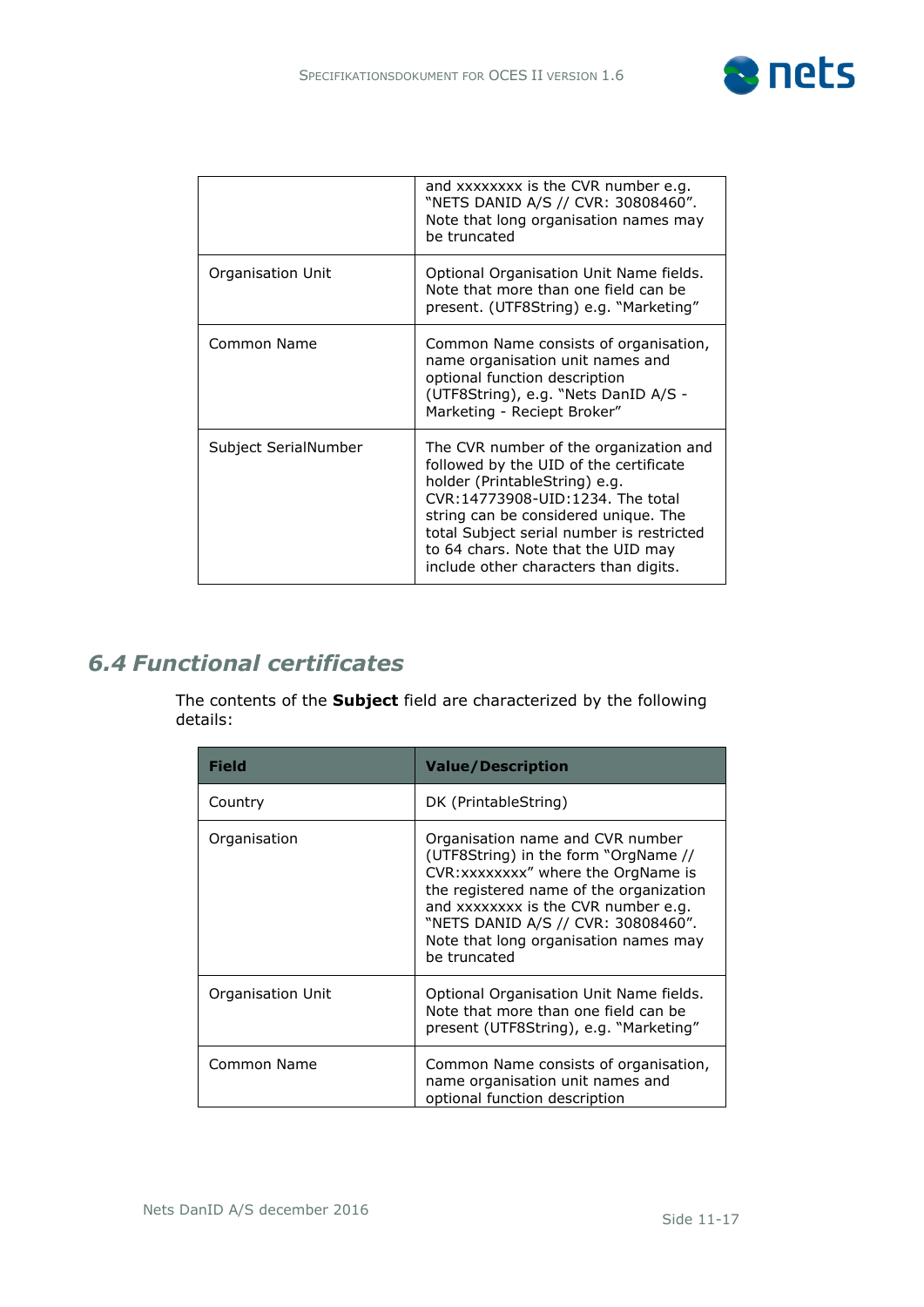

|                      | (UTF8String), e.g. "Nets DanID A/S -<br>Marketing - Reciept Broker"                                                                                                                                                                                                                                                       |
|----------------------|---------------------------------------------------------------------------------------------------------------------------------------------------------------------------------------------------------------------------------------------------------------------------------------------------------------------------|
| Subject SerialNumber | The CVR number of the organization and<br>followed by the FID of the certificate<br>holder (PrintableString) e.g.<br>CVR:14773908-FID:1234. The total<br>string can be considered unique. The<br>total Subject serial number is restricted<br>to 64 chars. Note that the FID may<br>include other characters than digits. |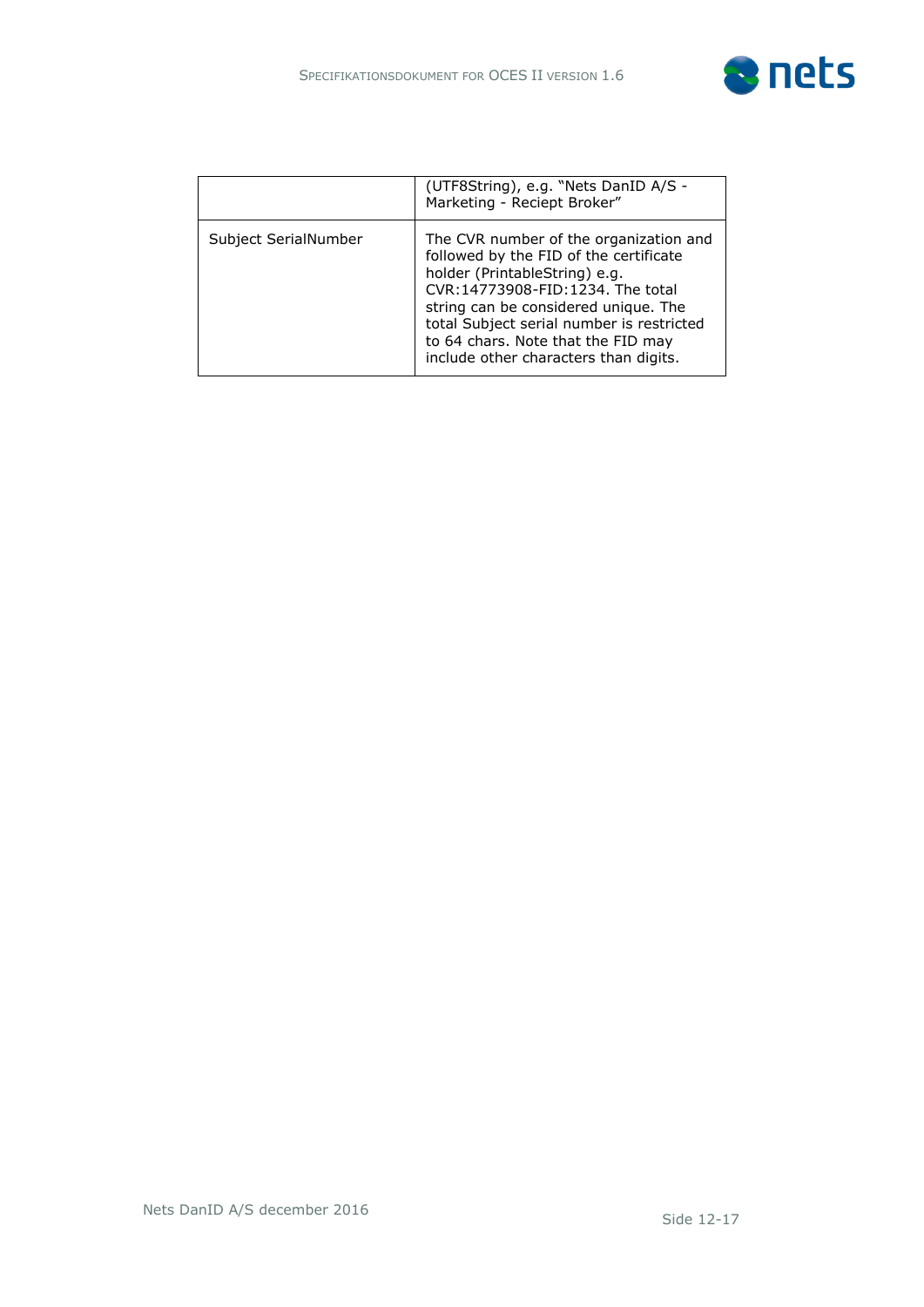

## <span id="page-12-0"></span>**7 Public Key**

The content of the **Public Key** field is characterized by the following details:

| <b>Field</b> | <b>Value/Description</b>               |
|--------------|----------------------------------------|
| Public Key   | The subscribers public key (BitString) |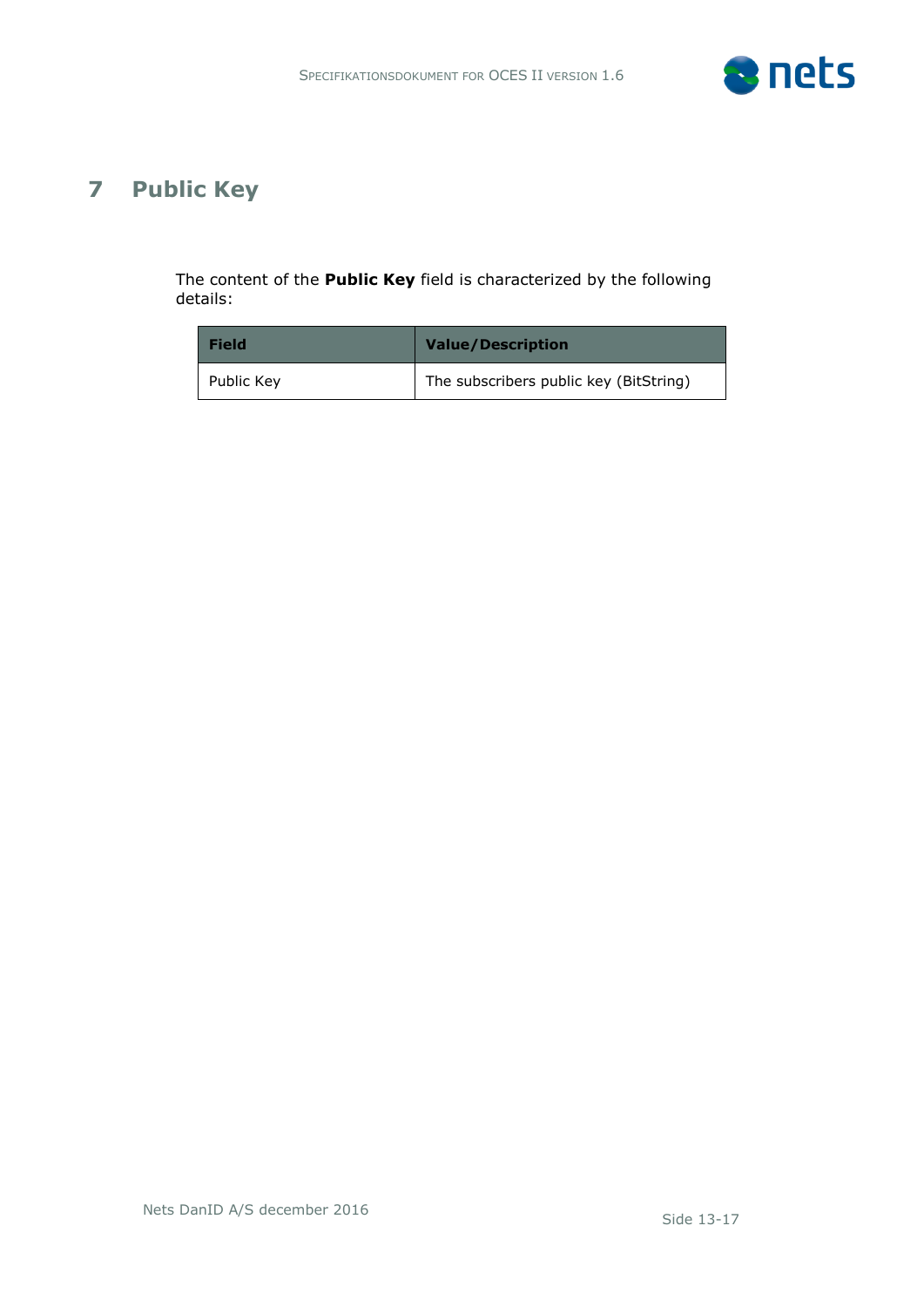

#### <span id="page-13-0"></span>**8 Extensions**

The contents of the **Extension** fields are characterized by the following details. Note that extension can be marked as critical. If this is the case, this will be specified under the particular extension.

| <b>Field</b>                          | <b>Value/Description</b>                                                                                                                                                                                                                                                                                | <b>Critical</b> |
|---------------------------------------|---------------------------------------------------------------------------------------------------------------------------------------------------------------------------------------------------------------------------------------------------------------------------------------------------------|-----------------|
| Key Usage                             | The intended key usage for the given certificate.<br>Different for encryption, verification and<br>combined certificates according to the OCES CP.<br>(OctetString).                                                                                                                                    | Yes             |
| Certificate<br>Policies               | The Certificate Policy extension holds the<br>following parts:<br>OCES CP OID<br>1.<br>2.<br>Reference to                                                                                                                                                                                               | No              |
|                                       | www.certifikat.dk/repository where<br>terms can be found<br>3.<br>A short cook up (200 chars) of the<br>terms                                                                                                                                                                                           |                 |
| <b>CRL</b><br>Distributio<br>n Points | The CRL Distribution Points extension holds<br>different locations for status information of the<br>given certificate. Two different ways are<br>supported:                                                                                                                                             |                 |
|                                       | A full CRL over http<br>1.                                                                                                                                                                                                                                                                              |                 |
|                                       | A partitioned CRL over LDAP<br>2.                                                                                                                                                                                                                                                                       |                 |
|                                       | Since most client applications support CRL<br>download over http the full CRL is located at the<br>http link.                                                                                                                                                                                           |                 |
|                                       | No<br>Example: http://crl.oces.certifikat.dk/ocesii.crl                                                                                                                                                                                                                                                 |                 |
|                                       | The LDAP reference to the partitioned CRL is not<br>full, i.e. the hostname is not included. This<br>prevents clients who are expecting a full CRL to<br>trust a partitioned CRL as full. If a partner wants<br>to implement partitioned CRL support they have<br>to be aware of the following details: |                 |
|                                       | A new partitioned CRL is issued for<br>1.<br>every 750 certificates                                                                                                                                                                                                                                     |                 |
|                                       | The most secure way to decide which<br>2.<br>partitioned CRL to use is to look at the                                                                                                                                                                                                                   |                 |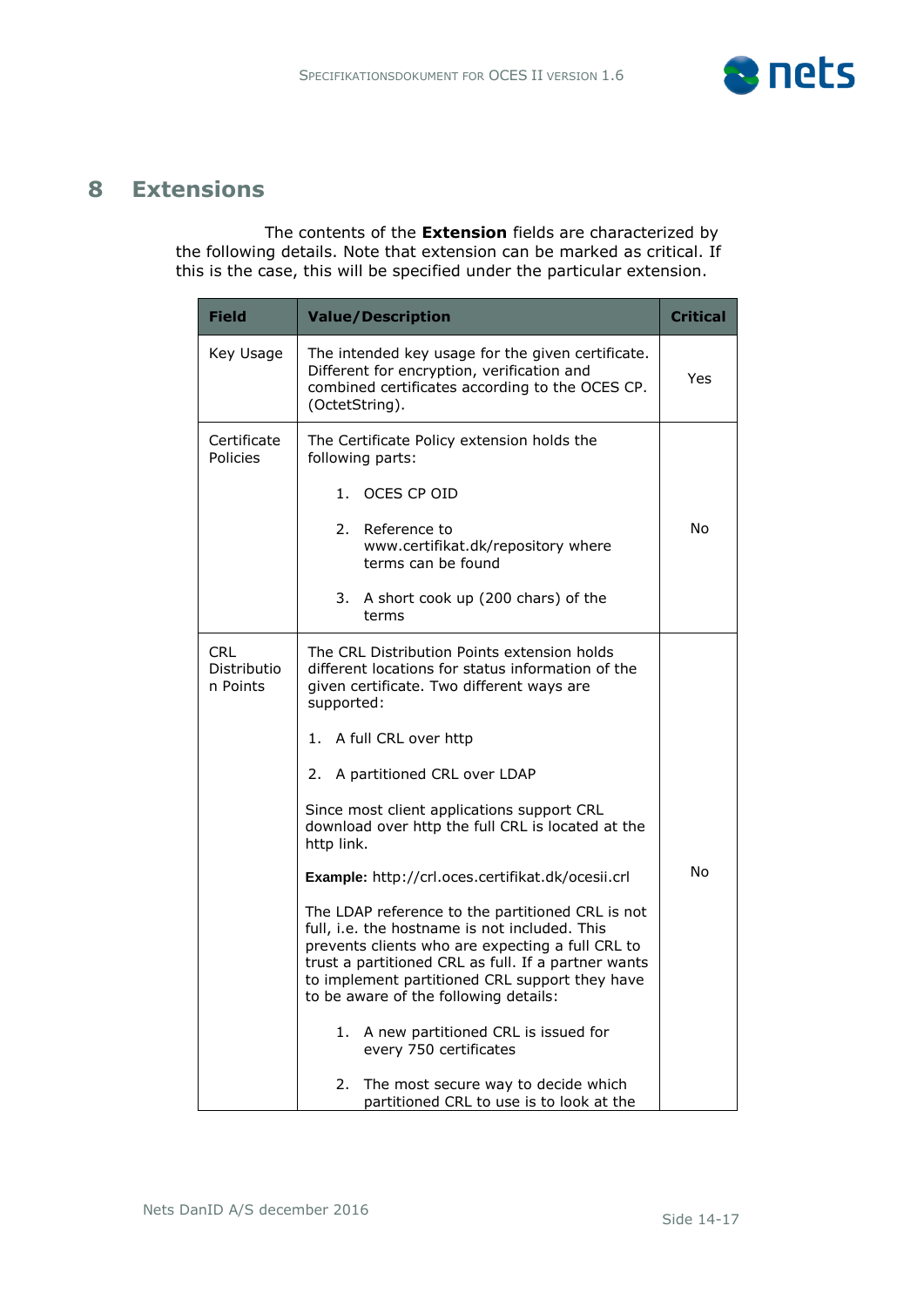

|                      | CRL Distribution Point in the certificate.                                                                                                                                                        |    |  |
|----------------------|---------------------------------------------------------------------------------------------------------------------------------------------------------------------------------------------------|----|--|
|                      | 3. The hostname of the external LDAP is<br>Idap://dir.certifikat.dk                                                                                                                               |    |  |
|                      | Note further that since the partitioned CRL<br>mechanism is far more complicated it is the<br>responsibility of the partner to ensure that the<br>implementation is correct.                      |    |  |
|                      | Example: DirName:/C=DK/O=DanID/CN=DanID<br>OCES CA n/CN=CRL3                                                                                                                                      |    |  |
|                      | Note further that the full CRL can be obtained<br>over LDAP from the node<br>/C=DK/O=DanID/CN=DanID OCES CA n in the<br>attribute certificateRevocationList                                       |    |  |
|                      | Note that the CRL files obey the following rule of<br>thumb:                                                                                                                                      |    |  |
|                      | A general CRL grows with 38 bytes for each<br>revoked certificate (offset 527 bytes)                                                                                                              |    |  |
|                      | Hence partitioned CRLs have size 0-30000 bytes                                                                                                                                                    |    |  |
|                      | The location of the CRL servers is dictated by<br>the DNS names crl.oces.certifikat.dk and<br>dir.certifikat.dk                                                                                   |    |  |
|                      | Note that may corresponds to the several IP-<br>addresses since shift between the IP-addresses<br>is done dynamically and without warning<br>however respecting TTL in the DNS system.            |    |  |
|                      | This means that an implementation of CRL<br>retrieval should comply with the following:                                                                                                           |    |  |
|                      | 1. The service should not cache DNS/IP<br>information but perform DNS lookups<br>respecting TTL.                                                                                                  |    |  |
|                      | If the service is behind a firewall make<br>2.<br>sure that the firewall does not block any<br>of the destination IP-addresses in the<br>list.                                                    |    |  |
| Access<br>Informatio | The OCES certificate holds one AIA extension<br>with two references:                                                                                                                              |    |  |
| n Authority<br>(AIA) | A reference (Online Certificate Status Protocol)<br>to the OCSP responder. The OCSP responder<br>can be used as an alternative to CRLs to verify<br>certificates. The responder is compliant with | No |  |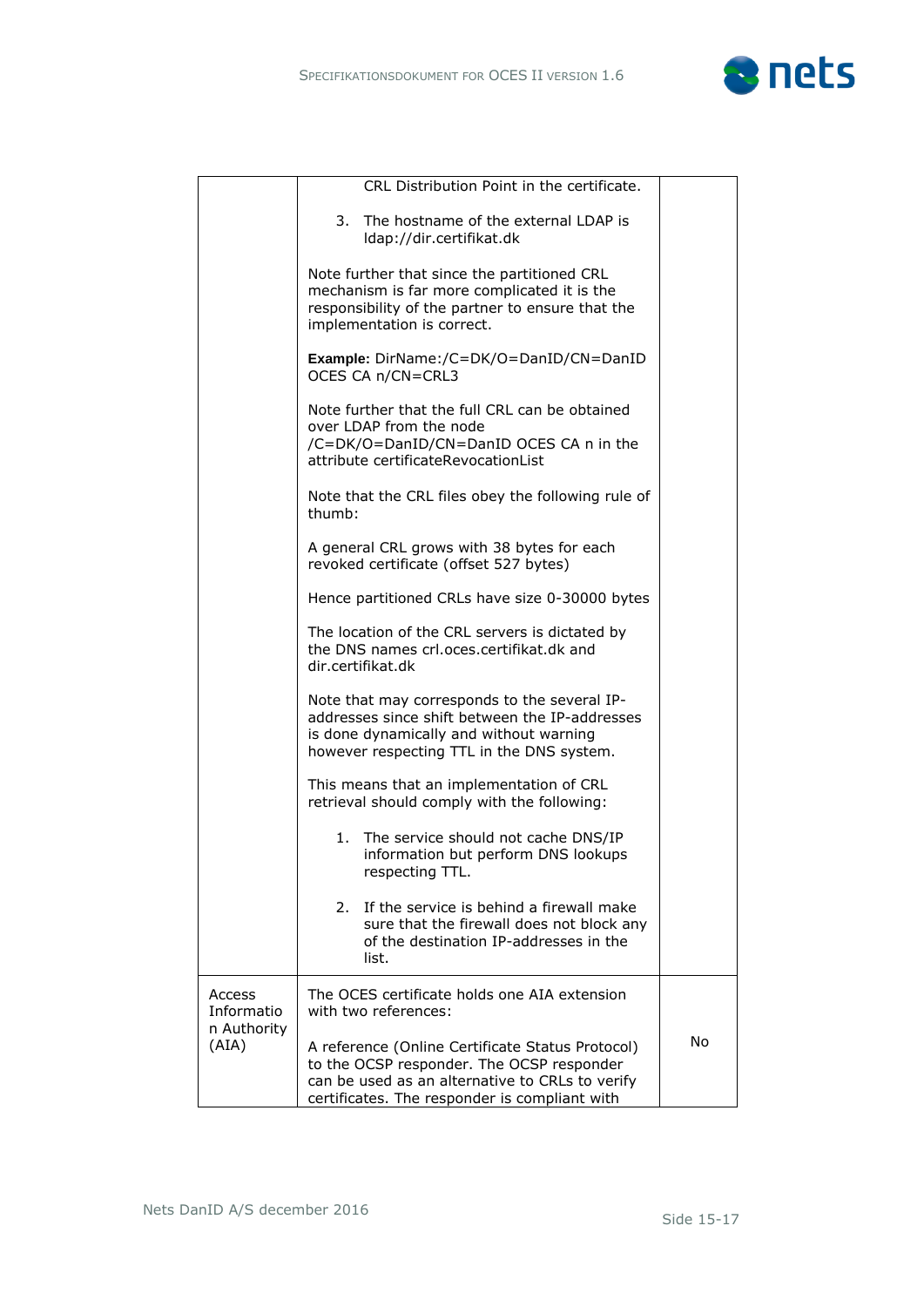

|                                     | RFC2560 and is described in further details<br>elsewhere.<br>A HTTP reference (CA Issuers) to a DER-<br>encoded file containing the CA certificate used<br>to sign the certificate. This can be used for<br>building a trusted certificate path. This is useful<br>for relying parties, which only has the end user<br>certificate (or a fraction of a certificate chain). |    |
|-------------------------------------|----------------------------------------------------------------------------------------------------------------------------------------------------------------------------------------------------------------------------------------------------------------------------------------------------------------------------------------------------------------------------|----|
| Authority<br>Key<br>Identifier      | The Authority Key ID holds a fingerprint of the<br>Issuing key. For chain building purposes<br>(OctetString).                                                                                                                                                                                                                                                              | No |
| Subject<br>Key<br><b>Identifier</b> | The Subject Key ID holds a fingerprint of the<br>Subject key. For chain building and internal<br>client administrative purposes (OctetString)                                                                                                                                                                                                                              | No |
| <b>Basic</b><br>Constraint<br>S     | Basic Constraints hold information about<br>whether or not the certificate is an end user or a<br>CA certificate. For OCES End User Certificates<br><b>No</b><br>this is done by the value CA: FALSE<br>(OctetString)                                                                                                                                                      |    |
| Subject<br>Alternative<br>Name      | Certificate holders email address, if subscriber<br>decides to include this in the certificate, e.g.:<br>email: me@mail.dk (OctetString)<br>Note that this extension is optional.                                                                                                                                                                                          | No |